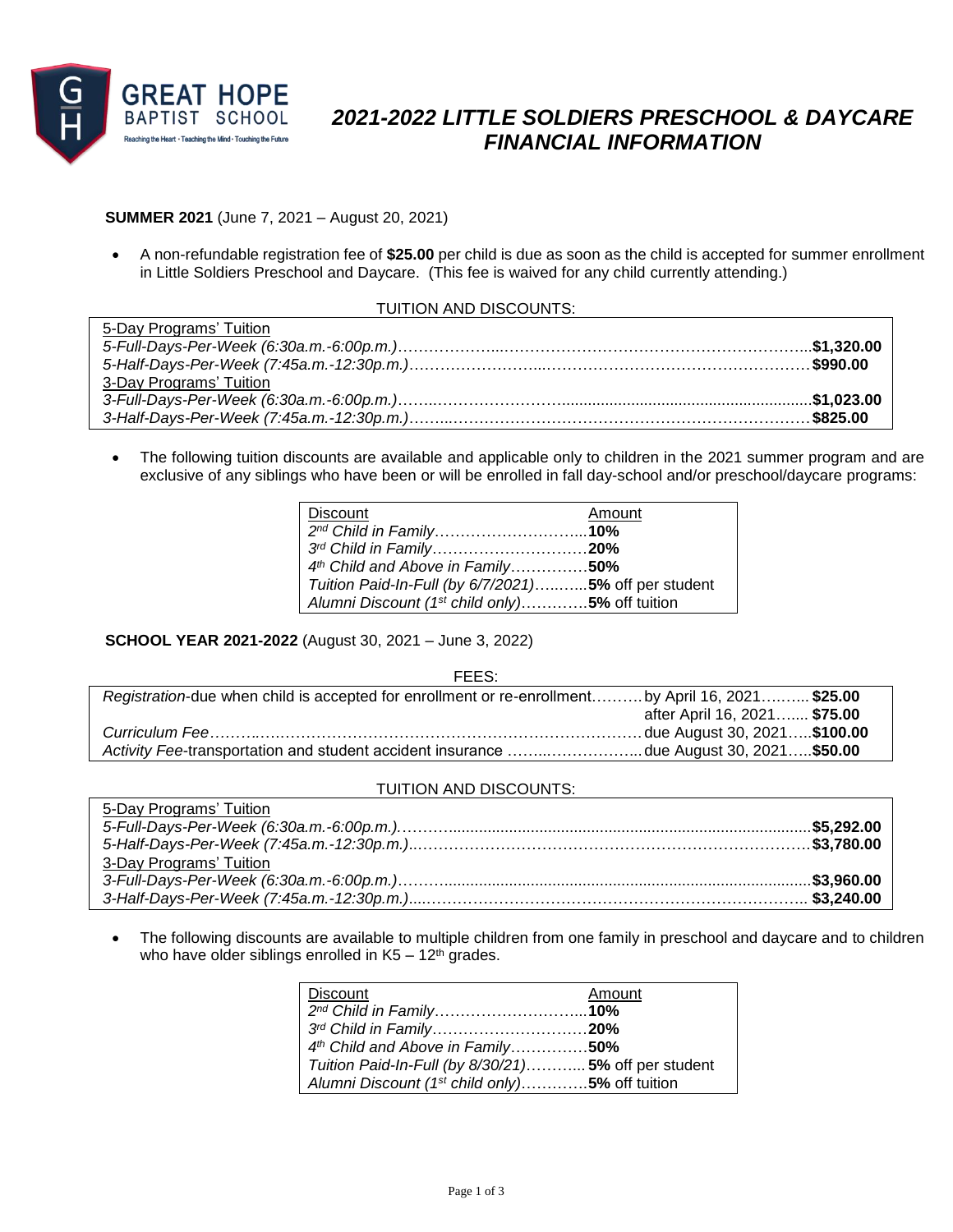## **EXTENDED CARE**

- PURPOSE: To provide extended supervision before and after regular school hours for GHBS K3–12 students who need to arrive prior to 7:45a.m., or who have not been picked up by 3:30p.m. If a parent is present, a student must immediately leave *Extended Care* and transfer to the parent.
- HOURS: 6:30a.m. 7:45a.m. and 3:30p.m. 6:00p.m. (August 30, 2021 June 3, 2022)
- PROGRAM: Students may bring snacks and work on homework or recreate.
- FINANCES: K3–K4 = The charge per hour for late pickup or early drop-off of children not enrolled in the *All-Day Programs* is **\$4.00** per family, billed in quarter-hour increments. When children are not picked up by 6:00p.m., a **\$5.00** fee (in addition to the regular **\$4.00** per hour charge) will be billed for every 15 minutes or part thereof the parent is late.

Late pickup/early drop-off fees are due the 10<sup>th</sup> of the month after receipt of the monthly statement.

- SIBLINGS IN EXTRACURRICULAR ACTIVITIES: Students who have siblings involved in GHBS extracurricular activities (sports practices, home games, yearbook, etc.) will not be charged while in *Extended Care* until the extracurricular activity ends. At this point, the siblings involved in extracurricular activities will be sent to *Extended Care* and normal charges will apply.
- HOLIDAYS: *Extended Care* is provided only when GHBS is in session and is not available for K5–12 when school is half-day (except *Early Care),* or for K3–12 on certain days that will be announced.
- SIGN OUT: Students will be signed-in when they arrive in *Extended Care* and be signed-out when they leave. Advance, written notification must be given to the school office if someone other than a parent will be picking up a student.

#### **GENERAL INFORMATION**

- All Registration, Curriculum, Activity, and Graduation Fees are per student and nonrefundable.
- Payments other than tuition may be made by cash, check, money order, cashier's check, or credit card; or they may be included with the monthly, automatic tuition-payment debits or credit card charges.
- All tuition may either be paid (1) in-full, in advance by cash, check, bank check, or credit card; or (2) by automatic monthly payments debited from a checking or savings account or charged to a credit card.
- Summer Preschool and Daycare Tuition paid by monthly payments begins with the first payment due on June 10, 2021, and the last on August 10, 2021 (3 payments). Summer program tuition will be charged based on the number of weeks attended out of 11 weeks; therefore, the monthly installment amount for a child beginning after the first week of the summer session may be different than the amount listed above. Summer program tuition cannot be adjusted for a week(s) missed for vacation, sickness, inclement weather, etc. One to three days attended in a week will be billed as a *3-Day Program*, and four or five days attended in a week as a *5-Day Program*.
- Fall Preschool and Daycare Tuition paid by monthly payments begins with the first payment due on either August 10, 2021 or September 10, 2021 (for summer preschool attendees), and the last on May 10, 2022. Tuition will be charged based on the number of weeks attended; therefore, the monthly installment amount for a child beginning after the first week of the fall session may be different than the amount listed above. Fall Session tuition cannot be adjusted for weeks missed for vacation, sickness, inclement weather, etc. One to three days attended in a week will be billed as a *3-Day Program*, and four or five days attended during a week will be charged as a *5-Day Program*.
- When applying discounts, each family's child in the highest grade is considered the first child.
- It is imperative that all accounts be paid on time. We depend upon regular tuition income to pay faculty, staff, and operating expenses. Students with accounts (including miscellaneous fees and charges) that are **30** days or more past due will not be allowed to return to class/daycare until all accounts are made current. Also, all accounts (including miscellaneous fees and charges) must be current in order for students to receive report cards or to participate in graduation exercises. If an unexpected financial hardship arises, and the parent/guardian is unable to pay on time, contact the business office immediately.